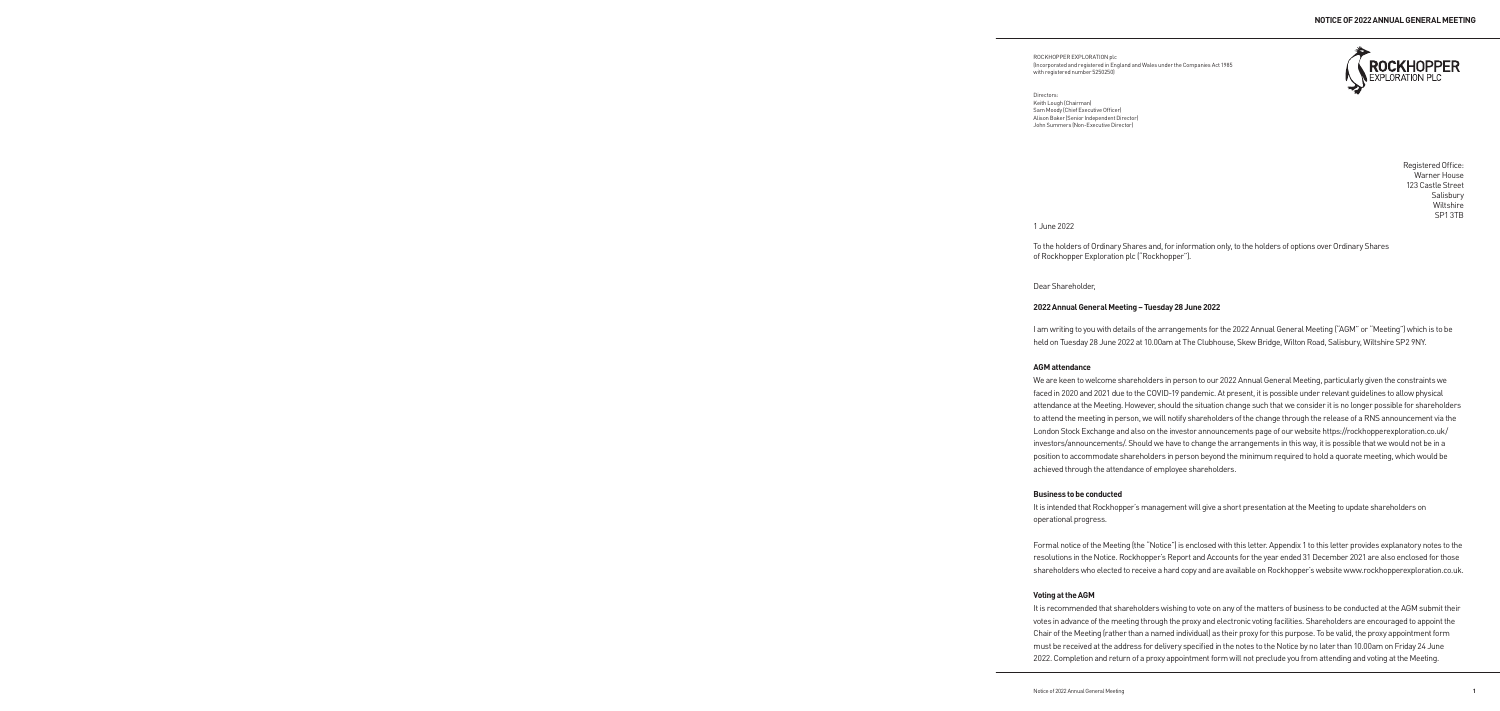All resolutions will be decided on a poll to be called by the Chair of the Meeting. This reflects current best practice and ensures that shareholders who have appointed the Chair of the Meeting as their proxy have their votes fully taken into account. The results will be published on the Company's website and will be released to the London Stock Exchange as soon as practicable following the conclusion of the Meeting.

# **Recommendation**

Your Directors consider all the resolutions to be put to the Meeting to be in the best interests of Rockhopper and its shareholders as a whole and accordingly unanimously recommend that you vote in favour of them as they intend so to do in respect of their own beneficial shareholdings.

Yours faithfully,

KGLough

**Keith Lough** Non-Executive Chairman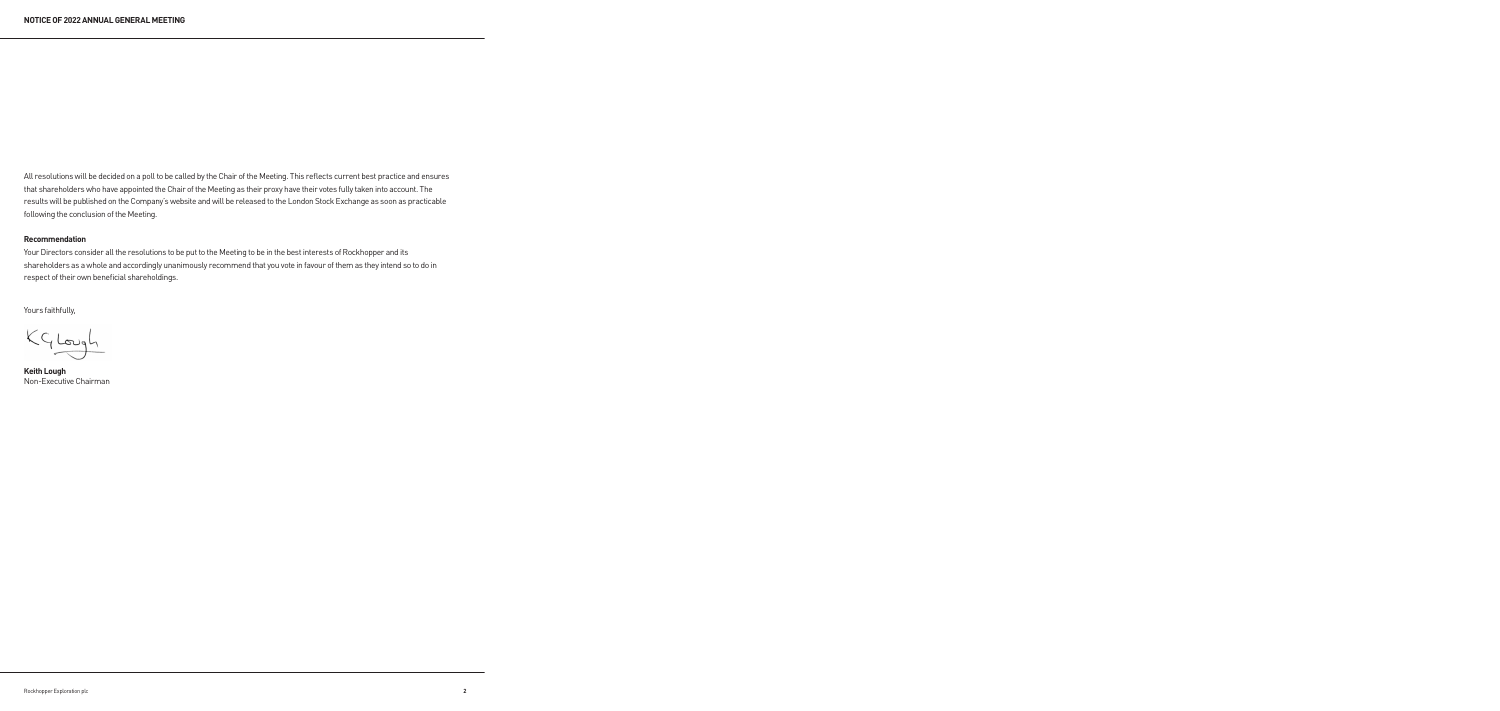ROCKHOPPER EXPLORATION plc (the Company) **Notice of 2022 Annual General Meeting**



Notice is given that the 2022 Annual General Meeting of the Company will be held at The Clubhouse, Skew Bridge, Wilton Road, Salisbury, Wiltshire SP2 9NY on Tuesday 28 June 2022 at 10.00am to transact the business set out below. Resolutions 1 to 7 (inclusive) will be proposed as ordinary resolutions and resolutions 8 and 9 will be proposed as special resolutions.

### **Ordinary Resolutions**

- **1.** THAT the Annual Report and Financial Statements for the year ended 31 December 2021, together with the reports of the Directors and the Auditor, be received.
- **2.** THAT Alison Baker be re-elected as a Director of the Company.
- **3.** THAT Keith Lough be re-elected as a Director of the Company.
- **4.** THAT Samuel Moody be re-elected as a Director of the Company.
- **5.** THAT John Summers be re-elected as a Director of the Company.
- **6.** THAT BDO LLP be appointed as Auditor until the conclusion of the next general meeting at which accounts are laid AND THAT the Directors be authorised to determine the Auditor's remuneration.
- **7.** THAT the Directors be and are hereby generally and unconditionally authorised for the purposes of section 551 of the Companies Act 2006 to exercise all the powers of the Company to allot shares in the Company and to grant rights to subscribe for or to convert any security into such shares:
	- **(a)** up to an aggregate nominal amount (within the meaning of section 551(3) and (6) of that Act) of £1,528,273 (such amount to be reduced by the nominal amount allotted or granted under paragraph (b) below in excess of such sum); and
	- **(b)** comprising equity securities (as defined in section 560 of that Act) up to an aggregate nominal amount (within the meaning of section 551(3) and (6) of that Act of £3,056,547 (such amount to be reduced by any allotments or grants made under paragraph (a) above) in connection with or pursuant to any offer by way of a rights issue in favour of holders of ordinary shares in proportion (as nearly as practicable), to the respective number of ordinary shares held by them on the record date for such allotment (and holders of any other class of equity securities entitled to participate therein or if the Directors consider it necessary as permitted by the rights of those securities), but subject to such exclusions or other arrangements as the Directors may consider necessary or appropriate to deal with fractional entitlements, treasury shares, record dates or legal, regulatory or practical difficulties which may arise under the laws of, or the requirements of any regulatory body or stock exchange in any territory or any matter whatsoever,

such authorities to expire on 30 June 2023 or at the conclusion of the Company's next Annual General Meeting whichever is earlier, save that, before such expiry, the Company may make any offer or agreement which would or might require shares to be allotted or rights to be granted after such expiry and the Directors may allot shares or grant rights to subscribe for or to convert any security into shares, in pursuance of any such offer or agreement as if the authorisations conferred hereby had not expired.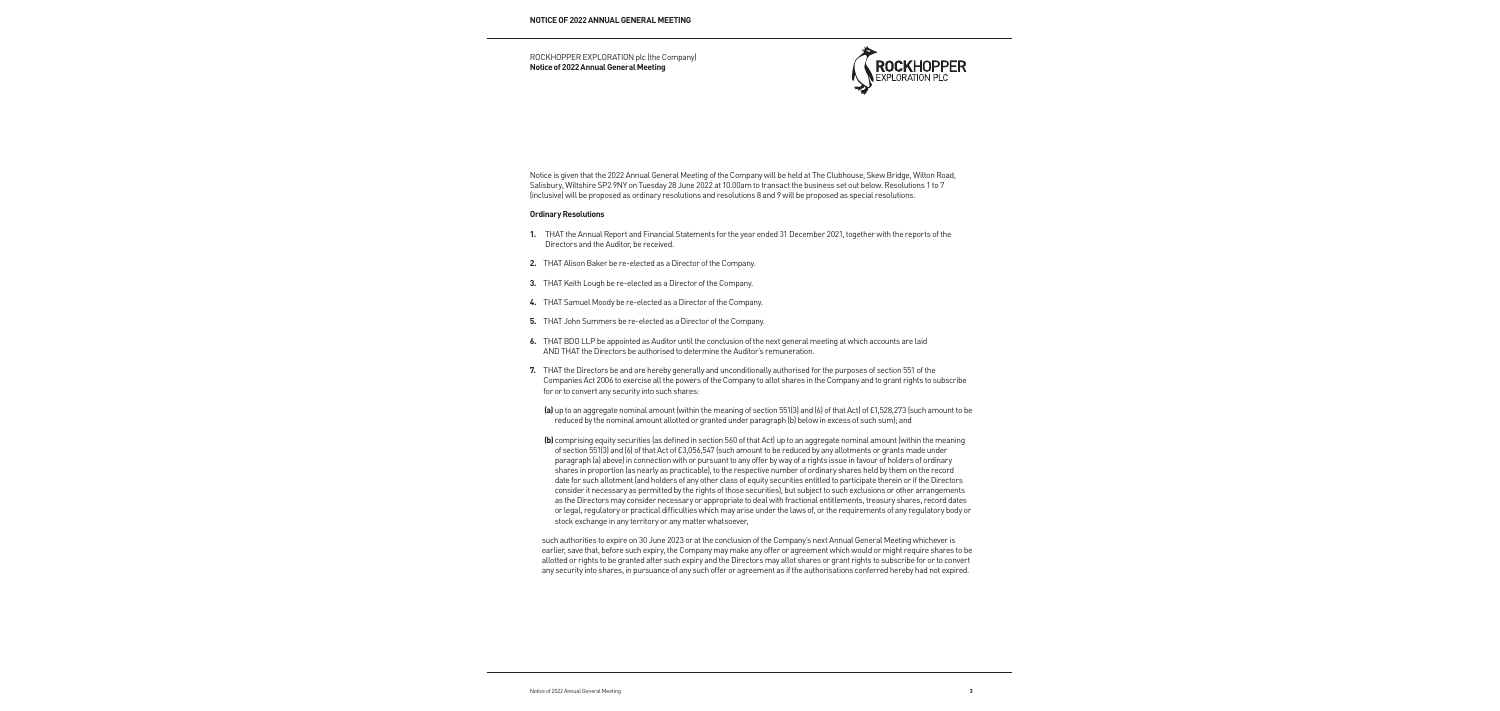## **Special Resolutions**

- **8.** THAT, subject to the passing of resolution 7 above, the Directors be empowered pursuant to sections 570(1) and 573 of the Companies Act 2006 to:
	- **(a)** allot equity securities (as defined in section 560 of that Act) of the Company for cash pursuant to the authority conferred by resolution 7; and
	- **(b)** sell ordinary shares (as defined in section 560(1) of that Act) held by the Company as treasury shares for cash,

 as if section 561 of that Act did not apply to any such allotment or sale, provided that this power shall be limited to the allotment of equity securities for cash and the sale of treasury shares:

- (i) in connection with or pursuant to an offer of or invitation to acquire equity securities (but in the case of the authority conferred by resolution 7(b), by way of a rights issue only) in favour of holders of ordinary shares in proportion (as nearly as practicable) to the respective number of ordinary shares held by them on the record date for such allotment or sale (and holders of any other class of equity securities entitled to participate therein or if the Directors consider it necessary, as permitted by the rights of those securities) but subject to such exclusions or other arrangements as the Directors may deem necessary or appropriate to deal with fractional entitlements, treasury shares, record dates or legal, regulatory or practical difficulties which may arise under the laws of, or the requirements of any regulatory body or stock exchange in any territory or any matter whatsoever; and
- (ii) in the case of the authority conferred by resolution 7(a) (or in the case of any sale of treasury shares), and otherwise than pursuant to paragraph (i), up to an aggregate nominal amount of £916,964,

 and shall expire on 30 June 2023 or at the conclusion of the Company's next Annual General Meeting whichever is earlier, save that, before such expiry, the Company may make any offer or agreement which would or might require equity securities to be allotted or treasury shares to be sold after such expiry, and the Directors may allot equity securities or sell treasury shares in pursuance of any such offer or agreement as if the power conferred hereby had not expired.

- **9.** THAT the Company is generally and unconditionally authorised for the purposes of section 701 of the Companies Act 2006 to make market purchases (within the meaning of section 693(4) of that Act) of any of its ordinary shares of 1p each in the capital of the Company on such terms and in such manner as the Directors may from time to time determine, provided that:
	- **(a)** the maximum number of ordinary shares which may be purchased is 45,848,211 representing approximately ten per cent of the issued ordinary share capital as at 30 May 2022 (being the latest practicable date prior to the publication of this Notice);
	- **(b)** the minimum price that may be paid for each ordinary share is 1 pence which amount shall be exclusive of expenses, if any;
	- **(c)** the maximum price (exclusive of expenses) that may be paid for each ordinary share is an amount equal to 105 per cent of the average of the middle market quotations for the ordinary shares of the Company as derived from the Daily Official List of the London Stock Exchange plc for the five business days immediately preceding the day on which such share is contracted to be purchased;
	- **(d)** unless previously renewed, revoked or varied, this authority shall expire on 30 June 2023 or at the conclusion of the Company's next Annual General Meeting whichever is earlier; and
	- **(e)** the Company may, before this authority expires, make a contract to purchase ordinary shares that would or might be executed wholly or partly after the expiry of this authority, and may make purchases of ordinary shares pursuant to it as if this authority had not expired.

By order of the Board

**Jan Davies** Company Secretary

1 June 2022 Registered office: Warner House, 123 Castle Street, Salisbury, Wiltshire SP1 3TB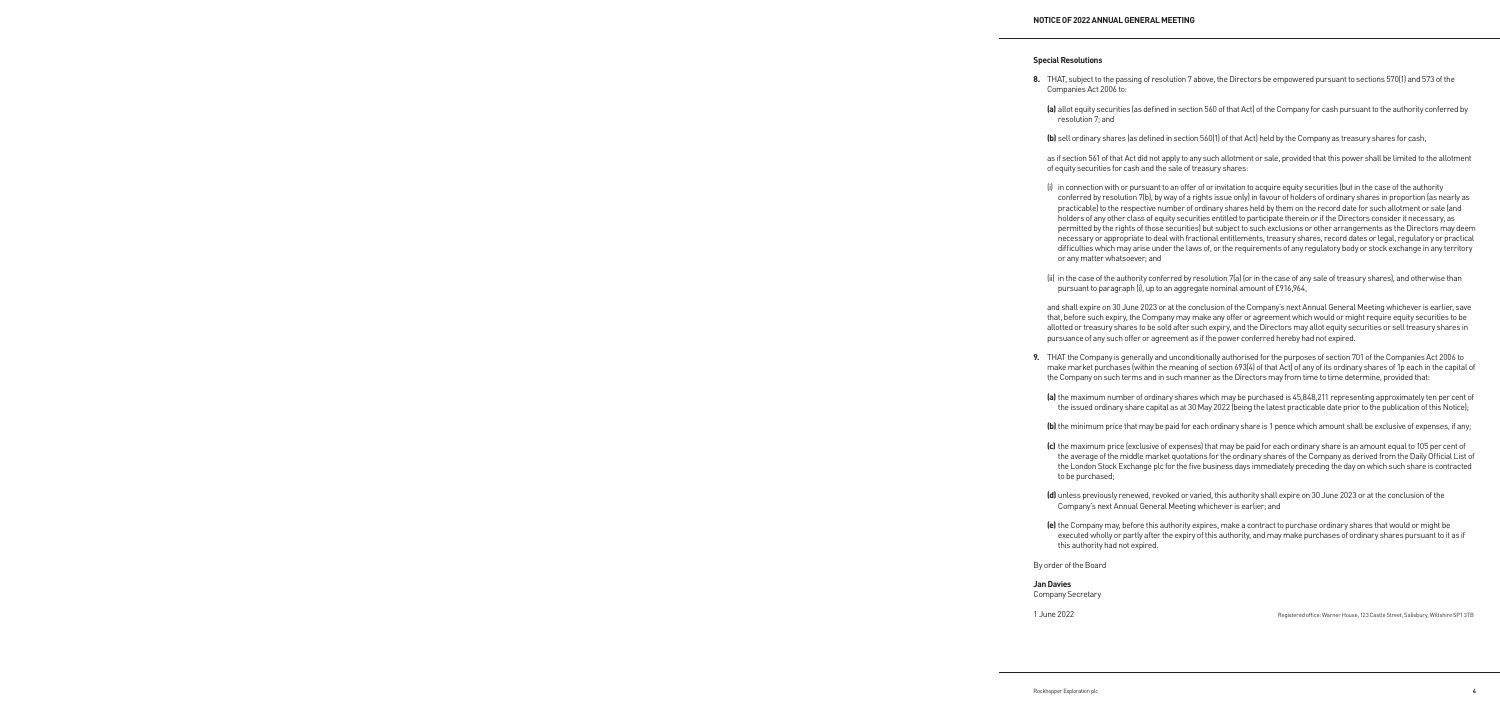### **Notes**

- **1.** A member who is entitled to attend and vote at the meeting is entitled to appoint another person, or two or more persons in respect of different shares held by him, as his proxy to exercise all or any of his rights to attend and to speak and vote at the meeting. A proxy need not be a member of the Company.
- **2.** A member must be registered as the holder of ordinary shares by 6pm on Friday 24 June 2022 in order to be entitled to attend and vote at the meeting as a member in respect of those shares. Changes to entries on the register of members after this time shall be disregarded in determining the rights of any person to attend or vote at the meeting.
- **3.** Forms for the appointment of a proxy in respect of the meeting have been provided to members with this notice of meeting. To be valid, a proxy appointment form must be completed in accordance with the instructions that accompany it and then delivered (together with any power of attorney or other authority, if any, under which it is signed, or a certified copy of such item) to Link Group, 10th Floor, Central Square, 29 Wellington Street, Leeds LS1 4DL, United Kingdom so as to be received by no later than 10.00am on Friday 24 June 2022. We strongly encourage you, where possible, to submit your proxy appointment appointing the Chair of the Meeting as proxy electronically in the event that there are delays in or suspension of the postal service.
- **4.** You may cast your vote electronically by logging on to www.rockhopper-shares.com and following the instructions in order to submit your proxy appointment online. Votes will need to be cast no later than 10.00am on Friday 24 June 2022.
- **5.** CREST members who wish to appoint one or more proxies through the CREST system may do so by using the procedures described in "the CREST voting service" section of the CREST Manual. CREST personal members or other CREST sponsored members, and those CREST members who have appointed one or more voting service providers, should refer to their CREST sponsor or voting service provider(s), who will be able to take the appropriate action on their behalf. In order for a proxy appointment or a proxy instruction made using the CREST voting service to be valid, the appropriate CREST message (a "CREST proxy appointment instruction") must be properly authenticated in accordance with the specifications of CREST's operator, Euroclear UK & Ireland Limited ("Euroclear"), and must contain all the relevant information required by the CREST Manual. To be valid, the message (regardless of whether it constitutes the appointment of a proxy or is an amendment to the instruction given to a previously appointed proxy) must be transmitted so as to be received by Link Group (ID RA10), as the Company's "issuer's agent", by no later than 10.00am on Friday 24 June 2022. After this time, any change of instruction to a proxy appointed through the CREST system should be communicated to the appointee through other means. The time of the message's receipt will be taken to be when (as determined by the timestamp applied by the CREST Applications Host) the issuer's agent is first able to retrieve it by enquiry through the CREST system in the prescribed manner. Euroclear does not make available special procedures in the CREST system for transmitting any particular message. Normal system timings and limitations apply in relation to the input of CREST proxy appointment instructions. It is the responsibility of the CREST member concerned to take (or, if the CREST member is a CREST personal member or a CREST sponsored member or has appointed any voting service provider(s), to procure that his CREST sponsor or voting service provider(s) take(s)) such action as is necessary to ensure that a message is transmitted by means of the CREST system by any particular time. CREST members and, where applicable, their CREST sponsors or voting service providers should take into account the provisions of the CREST Manual concerning timings as well as its section on "Practical limitations of the system". In certain circumstances the Company may, in accordance with the Uncertificated Securities Regulations 2001 or the CREST Manual, treat a CREST proxy appointment instruction as invalid.
- **6.** You may not use any electronic address (within the meaning of the Companies Act 2006) provided in this notice (or in any related documents including the Chairman's letter and proxy form) to communicate with the Company for any purposes other than those expressly stated.